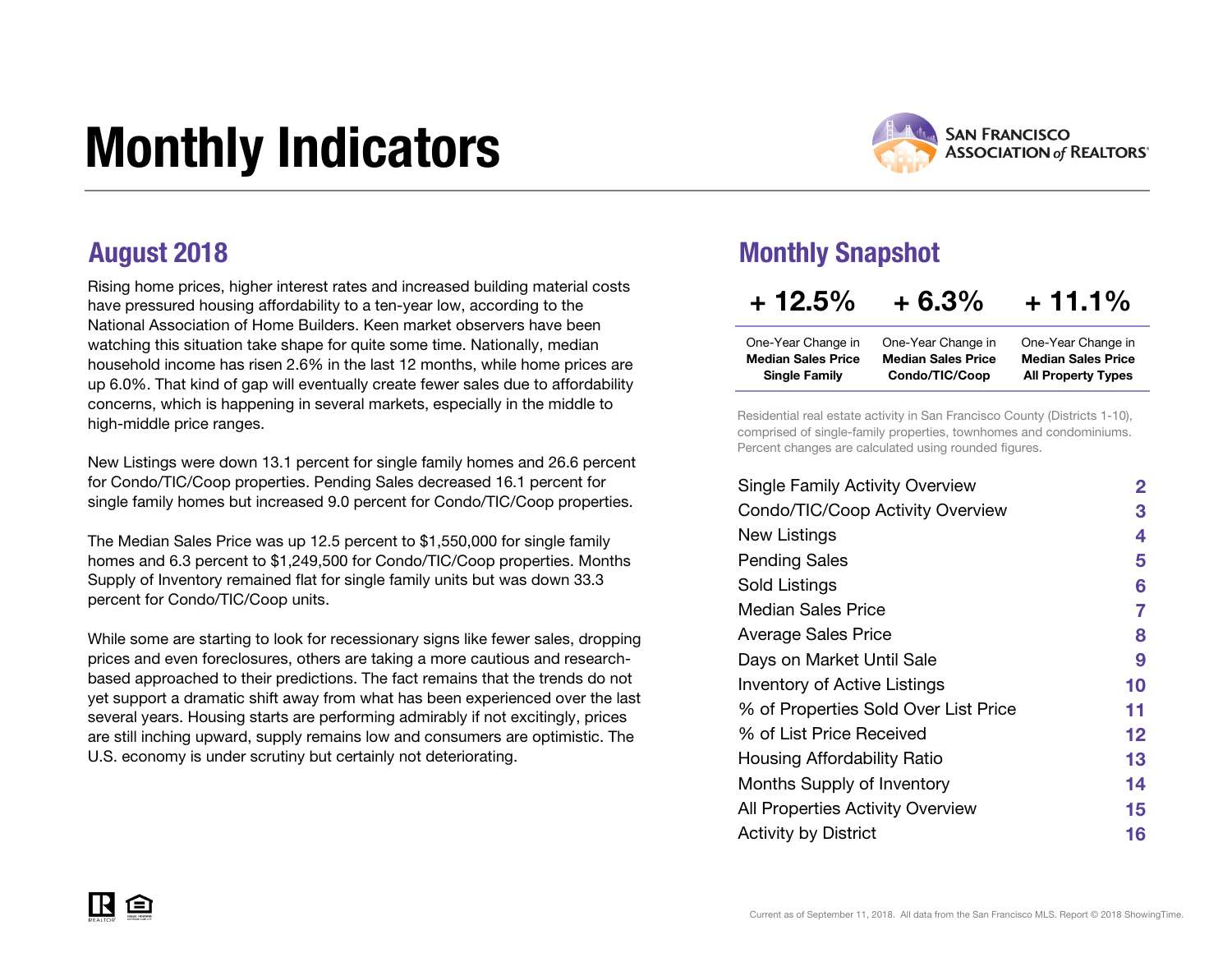### Single Family Activity Overview

Key metrics by report month and for year-to-date (YTD) starting from the first of the year.



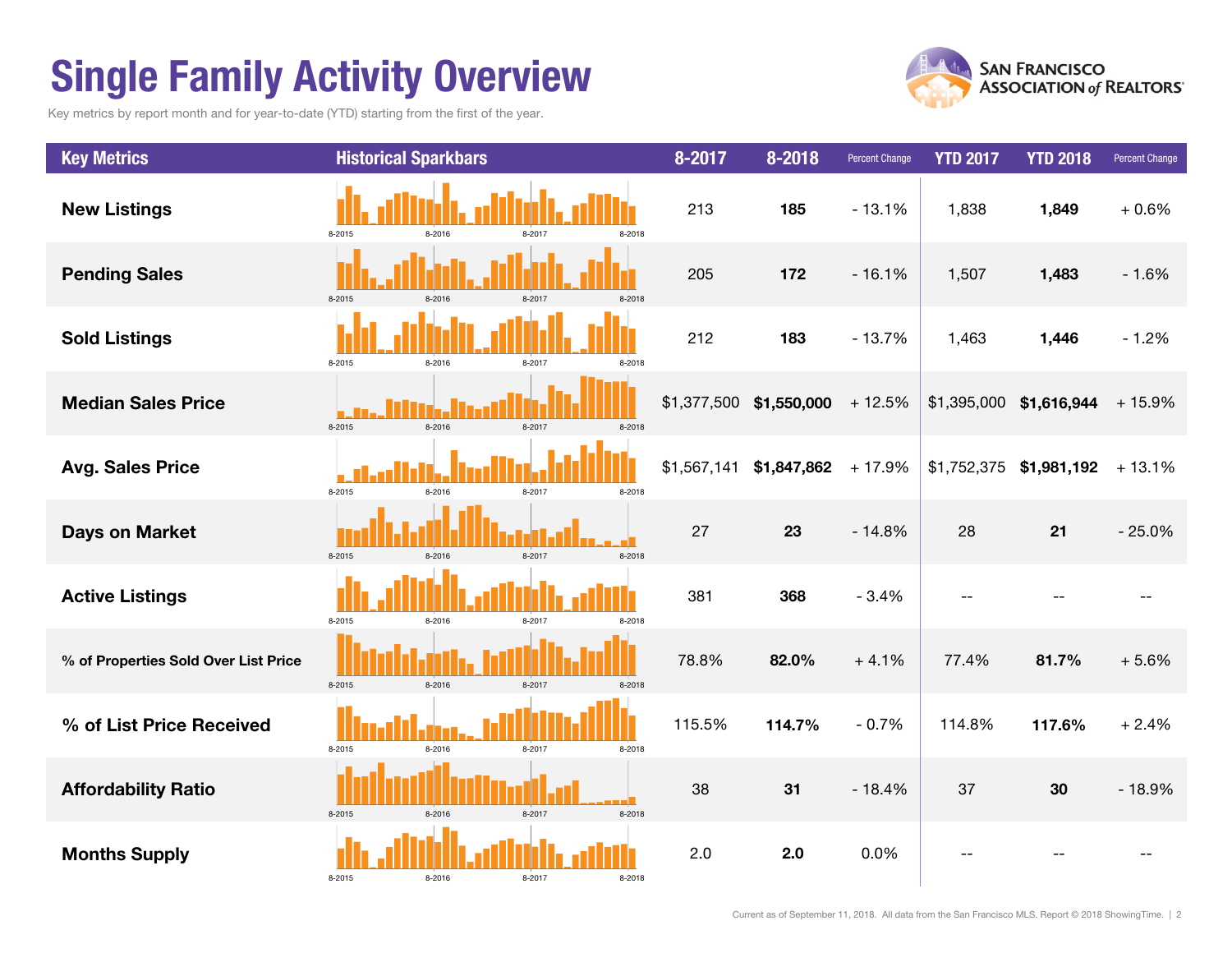### Condo/TIC/Coop Activity Overview

Key metrics by report month and for year-to-date (YTD) starting from the first of the year.



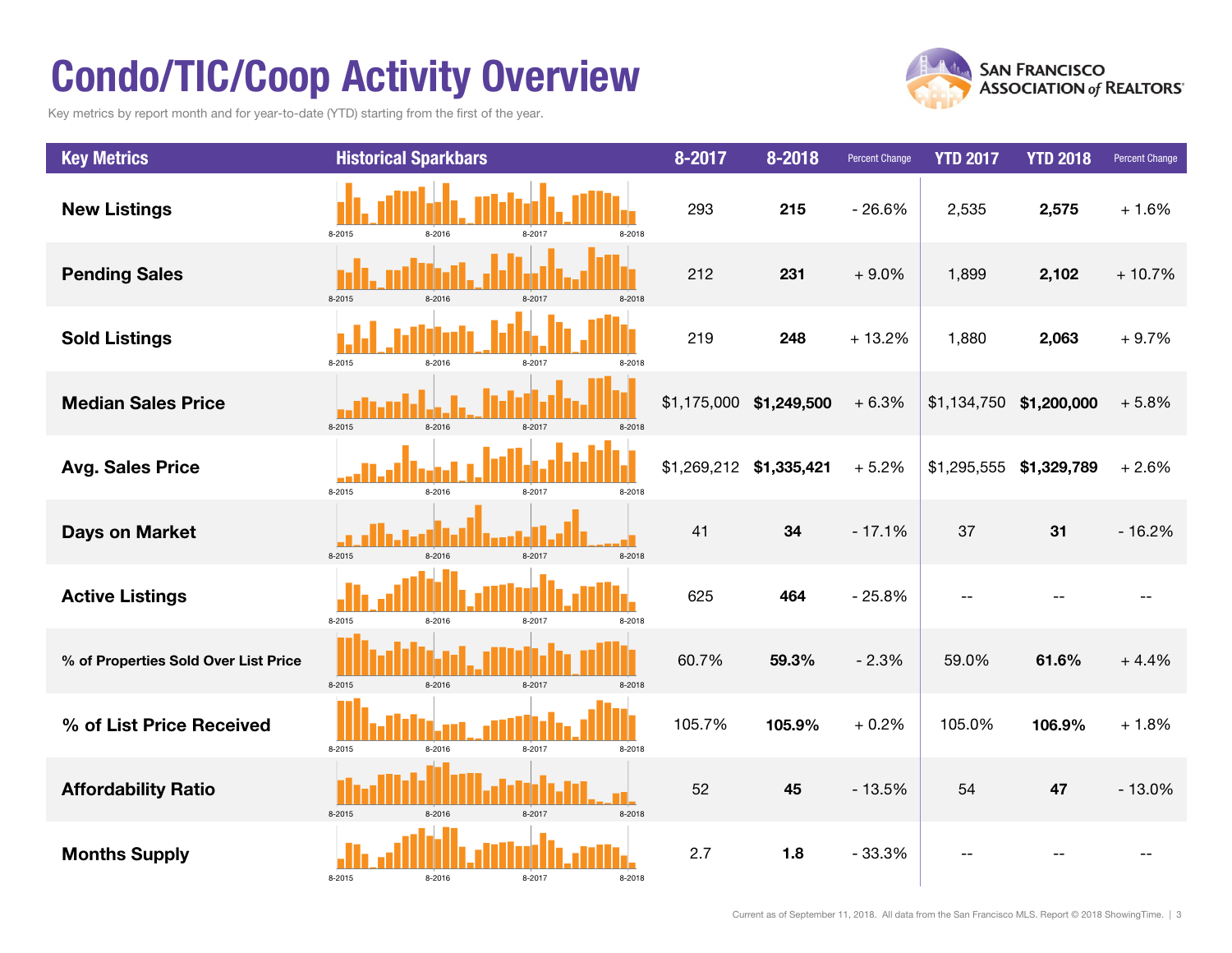### New Listings

A count of the properties that have been newly listed on the market in a given month.





| <b>New Listings</b> | Single<br>Family | Year-Over-Year<br>Change | Condo/TIC/<br>Coop | Year-Over-Year<br>Change |
|---------------------|------------------|--------------------------|--------------------|--------------------------|
| Sep-2017            | 301              | $-13.3%$                 | 439                | $+0.9\%$                 |
| Oct-2017            | 239              | $+7.7%$                  | 329                | $+9.7%$                  |
| Nov-2017            | 145              | $+5.1\%$                 | 209                | +31.4%                   |
| Dec-2017            | 78               | $+11.4%$                 | 129                | $+7.5%$                  |
| Jan-2018            | 188              | $+5.6%$                  | 340                | $+3.3%$                  |
| Feb-2018            | 205              | $+9.6\%$                 | 353                | $+7.0%$                  |
| Mar-2018            | 273              | $-1.4%$                  | 376                | $+7.4%$                  |
| Apr-2018            | 265              | $+7.3%$                  | 375                | +31.6%                   |
| May-2018            | 270              | $-5.9\%$                 | 359                | $-0.6\%$                 |
| Jun-2018            | 247              | $+3.8%$                  | 334                | $+6.7%$                  |
| Jul-2018            | 216              | $+2.4%$                  | 223                | $-18.6%$                 |
| Aug-2018            | 185              | $-13.1%$                 | 215                | $-26.6\%$                |
| 12-Month Avg        | 218              | $-0.1\%$                 | 307                | $+3.7%$                  |

#### Historical New Listings by Month

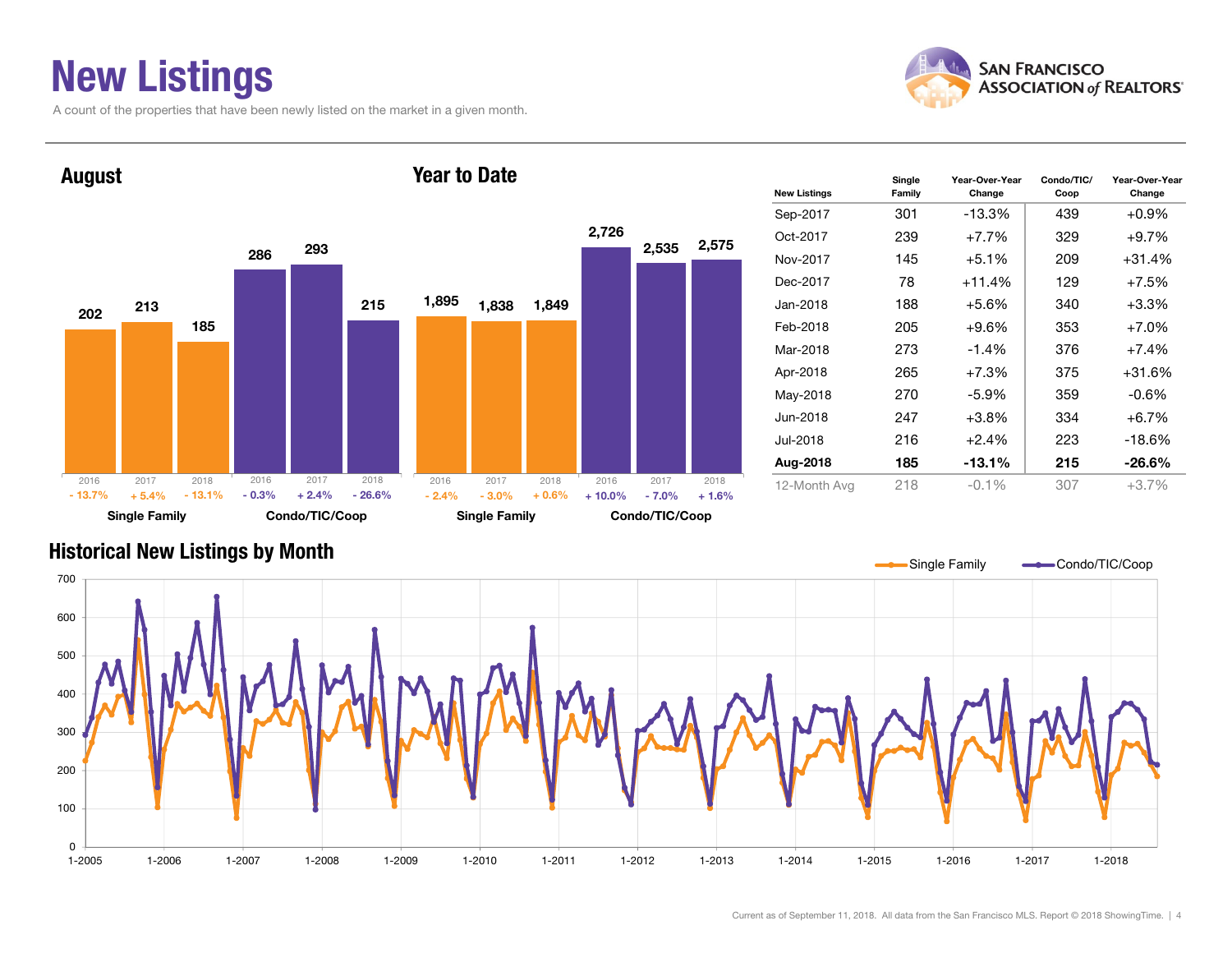### Pending Sales

A count of the properties on which offers have been accepted in a given month.



Change



#### Historical Pending Sales by Month

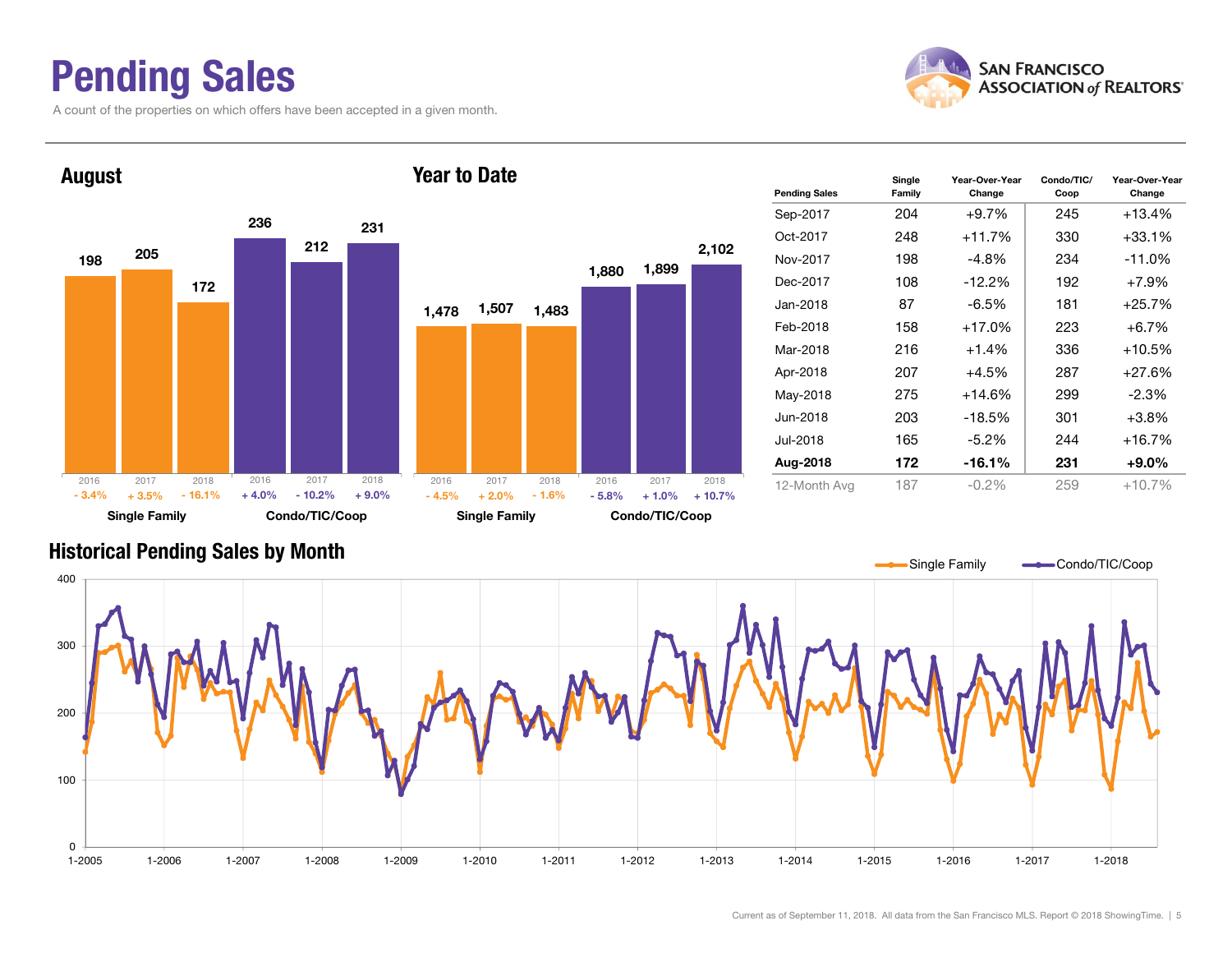## Sold Listings

A count of the actual sales that closed in a given month.





| <b>Sold Listings</b> | Single<br>Family | Year-Over-Year<br>Change | Condo/TIC/<br>Coop | Year-Over-Year<br>Change |
|----------------------|------------------|--------------------------|--------------------|--------------------------|
| Sep-2017             | 177              | $-0.6%$                  | 175                | $-25.2\%$                |
| Oct-2017             | 233              | $+2.6%$                  | 311                | +31.8%                   |
| Nov-2017             | 245              | $+18.9%$                 | 278                | $+5.7%$                  |
| Dec-2017             | 149              | $-25.5%$                 | 250                | $+5.0%$                  |
| Jan-2018             | 95               | $-10.4%$                 | 149                | $-0.7%$                  |
| Feb-2018             | 107              | $-3.6%$                  | 201                | $+28.0\%$                |
| Mar-2018             | 200              | $+15.6%$                 | 289                | $+0.7%$                  |
| Apr-2018             | 191              | $-5.9\%$                 | 295                | $+27.2%$                 |
| May-2018             | 247              | $+13.3%$                 | 311                | +14.3%                   |
| Jun-2018             | 231              | $+0.4\%$                 | 302                | -6.8%                    |
| Jul-2018             | 192              | $-8.6\%$                 | 268                | $+12.1%$                 |
| Aug-2018             | 183              | $-13.7%$                 | 248                | +13.2%                   |
| 12-Month Avg         | 188              | $-1.1%$                  | 256                | $+7.9%$                  |

#### Historical Sold Listings by Month

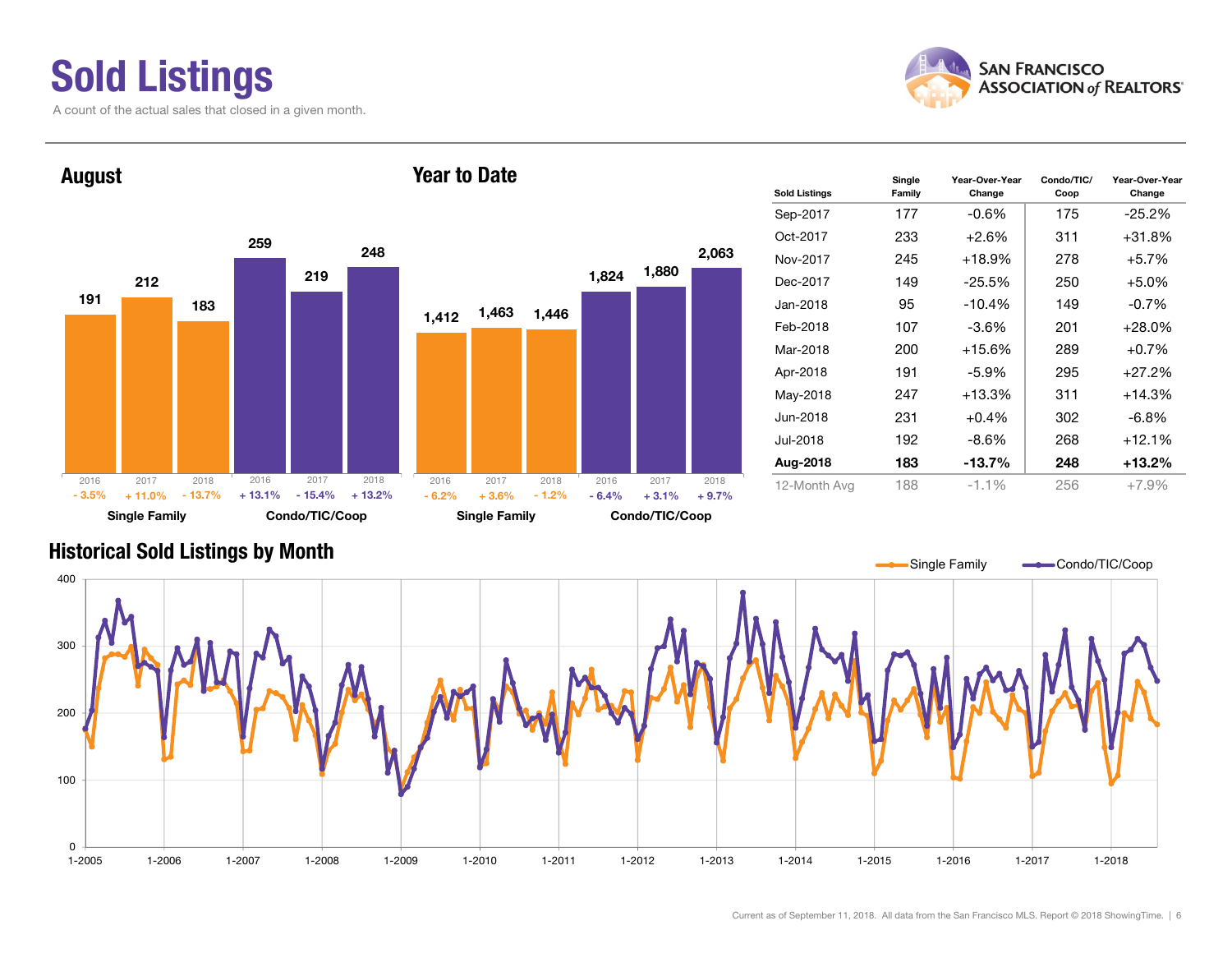#### Median Sales Price

August

Point at which half of the sales sold for more and half sold for less, not accounting for seller concessions, in a given month.

Year to Date



#### \$1,250,000 \$1,060,000 \$1,377,500 \$1,175,000 \$1,550,000 \$1,249,500 Single Family Condo/TIC/Coop \$1,325,000 \$1,099,500 \$1,134,750 \$1,395,000 \$1,616,944 \$1,200,000 Single Family Condo/TIC/Coop 2016 2017 2018 $\%$  + 10.2% + 12.5% + 1.4% + 10.8% + 6.3% + 6.0% + 5.3% + 15.9% + 2.3% + 3.2%  $+3.2\%$   $+5.8\%$ 2016 2017 2018 2016 2017 2018 2016 2017 2018  $+ 2.0%$  $+ 6.0\%$   $+ 5.3\%$   $+ 15.9\%$   $+ 2.3\%$

| <b>Median Sales Price</b> | Single<br>Family | Year-Over-Year<br>Change | Condo/TIC/<br>Coop | Year-Over-Year<br>Change |
|---------------------------|------------------|--------------------------|--------------------|--------------------------|
| Sep-2017                  | \$1,320,000      | $+8.5%$                  | \$1,095,000        | $+7.1%$                  |
| Oct-2017                  | \$1,575,000      | +12.5%                   | \$1,140,000        | $+0.2%$                  |
| Nov-2017                  | \$1,495,000      | $+10.5%$                 | \$1,237,500        | $+17.0%$                 |
| Dec-2017                  | \$1,450,000      | $+11.4%$                 | \$1,120,000        | $+10.8%$                 |
| Jan-2018                  | \$1,330,000      | $+6.4%$                  | \$1,100,000        | $+10.0\%$                |
| Feb-2018                  | \$1,700,000      | $+31.8%$                 | \$1,076,000        | -9.2%                    |
| Mar-2018                  | \$1,687,500      | $+25.0%$                 | \$1,250,000        | $+9.9%$                  |
| Apr-2018                  | \$1,650,000      | $+19.6%$                 | \$1,250,000        | $+13.6%$                 |
| May-2018                  | \$1,615,000      | $+9.5%$                  | \$1,265,000        | $+8.2\%$                 |
| Jun-2018                  | \$1,625,000      | $+11.2%$                 | \$1,169,750        | $+4.0%$                  |
| Jul-2018                  | \$1,626,250      | $+16.2%$                 | \$1,158,333        | $+0.7%$                  |
| Aug-2018                  | \$1,550,000      | $+12.5%$                 | \$1,249,500        | $+6.3\%$                 |
| 12-Month Avg*             | \$1,560,000      | +14.3%                   | \$1,185,000        | $+7.7%$                  |

\* Median Sales Price for all properties from September 2017 through August 2018. This is not the average of the individual figures above.



#### Historical Median Sales Price by Month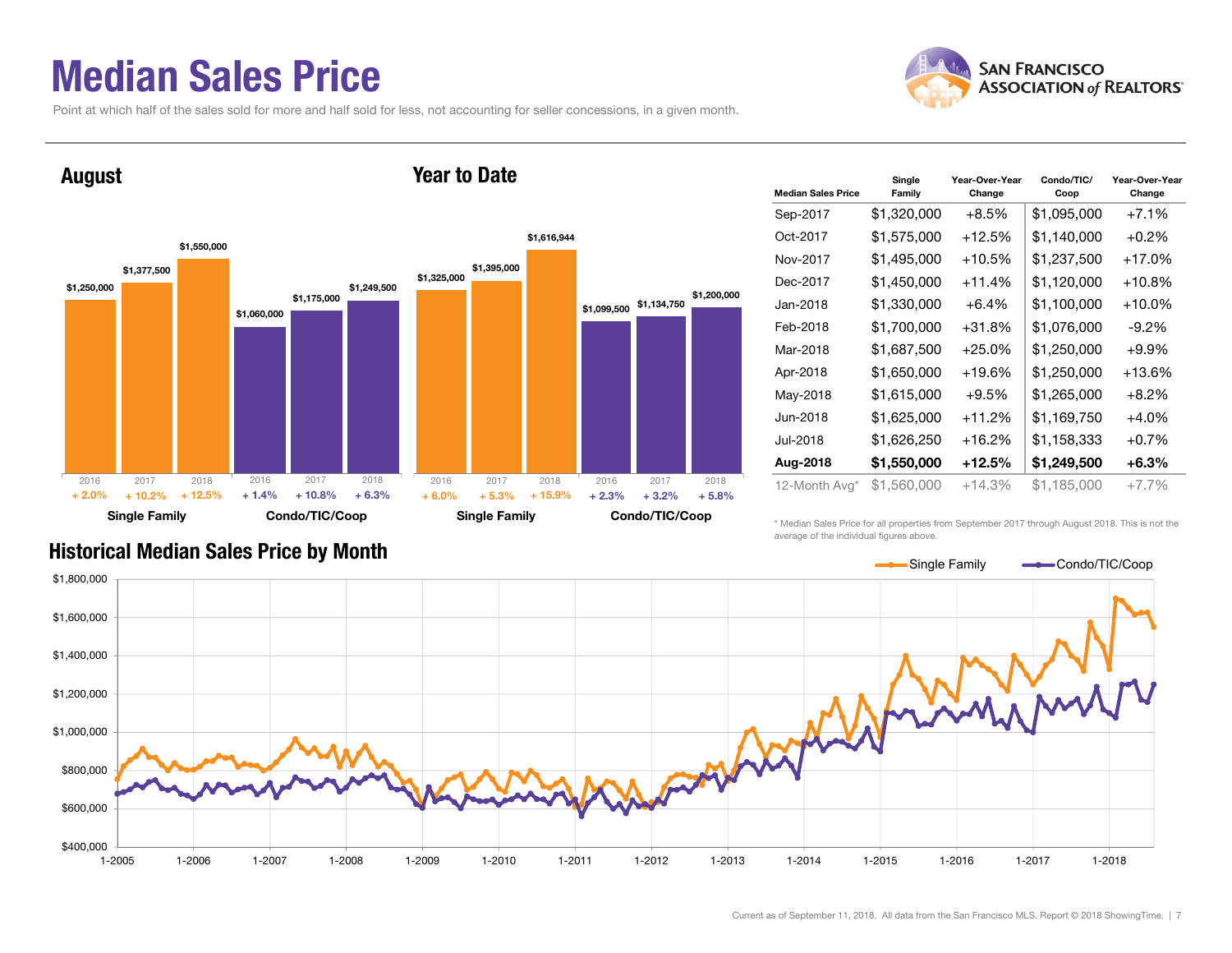#### Average Sales Price

Average sales price for all closed sales, not accounting for seller concessions, in a given month.





| Avg. Sales Price | Single<br>Family | Year-Over-Year<br>Change | Condo/TIC/<br>Coop | Year-Over-Year<br>Change |
|------------------|------------------|--------------------------|--------------------|--------------------------|
| Sep-2017         | \$1,611,232      | $+8.3%$                  | \$1,217,558        | $+0.8\%$                 |
| Oct-2017         | \$2,007,445      | $+0.4%$                  | \$1,275,773        | $+0.9\%$                 |
| Nov-2017         | \$1,755,315      | $-0.7%$                  | \$1,386,511        | $+21.6%$                 |
| Dec-2017         | \$1,908,433      | $+15.1%$                 | \$1,263,727        | $+1.1\%$                 |
| Jan-2018         | \$1,787,311      | $+9.4%$                  | \$1,321,377        | $+13.7%$                 |
| Feb-2018         | \$2,107,409      | $+25.1%$                 | \$1,263,105        | $-7.0\%$                 |
| Mar-2018         | \$1,949,493      | $+3.1\%$                 | \$1,371,131        | $+6.9\%$                 |
| Apr-2018         | \$2,202,113      | $+17.1%$                 | \$1,335,718        | $+3.0%$                  |
| May-2018         | \$1,992,720      | $+8.6\%$                 | \$1,400,393        | $+4.0\%$                 |
| Jun-2018         | \$1,943,346      | $+12.5%$                 | \$1,335,648        | $-1.2\%$                 |
| Jul-2018         | \$1,977,816      | $+13.7%$                 | \$1,239,628        | $-0.3\%$                 |
| Aug-2018         | \$1,847,862      | $+17.9%$                 | \$1,335,421        | $+5.2%$                  |
| 12-Month Avg*    | \$1,925,393      | $+10.1%$                 | \$1,317,704        | $+3.9%$                  |

#### Historical Average Sales Price by Month

\* Avg. Sales Price for all properties from September 2017 through August 2018. This is not the average of the individual figures above.

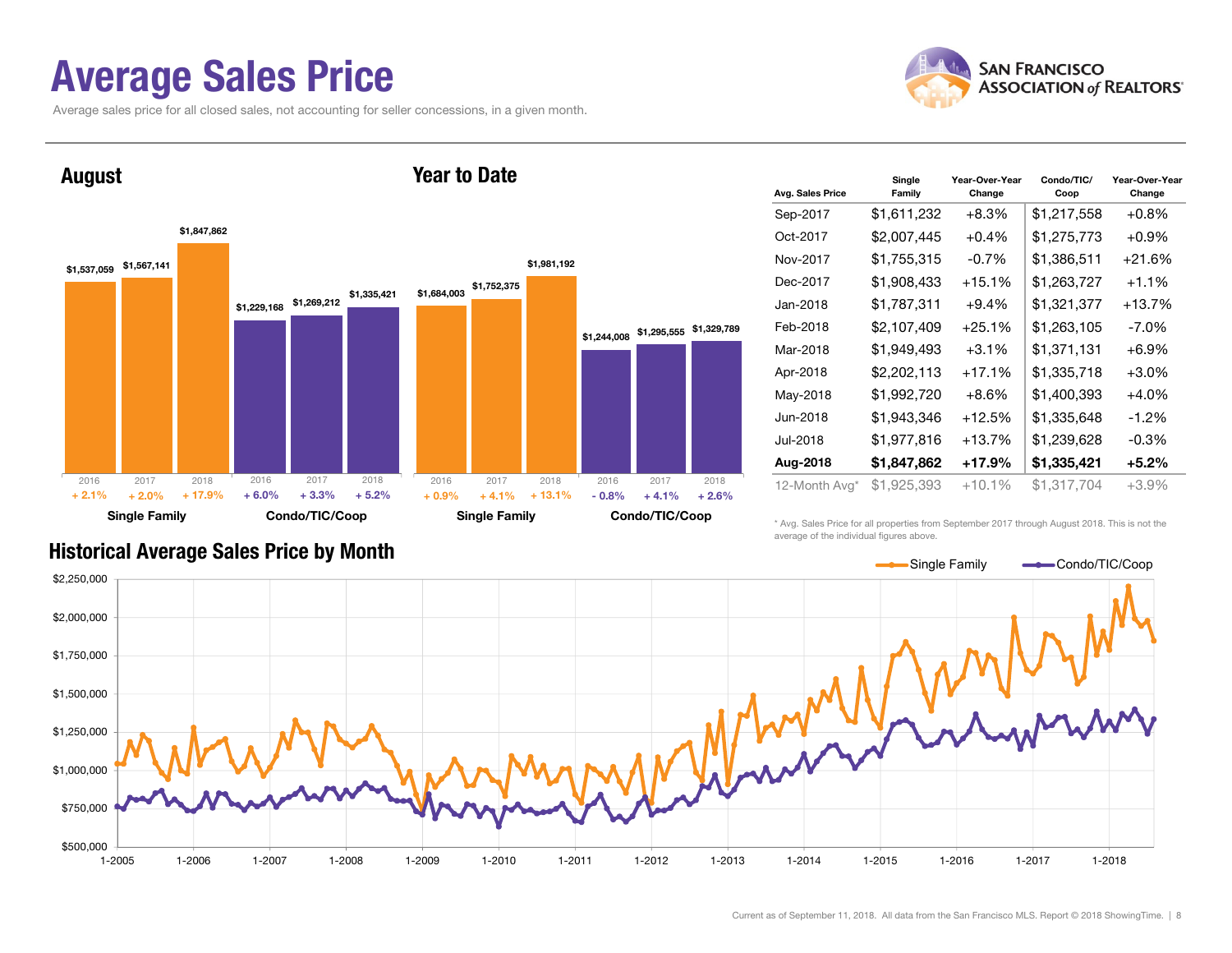### Days on Market Until Sale

Average number of days between when a property is listed and when an offer is accepted in a given month.





| Days on Market | Single<br>Family | Year-Over-Year<br>Change | Condo/TIC/<br>Coop | Year-Over-Year<br>Change |
|----------------|------------------|--------------------------|--------------------|--------------------------|
| Sep-2017       | 28               | $-31.7%$                 | 42                 | $+5.0%$                  |
| Oct-2017       | 23               | $-14.8%$                 | 31                 | $-8.8\%$                 |
| Nov-2017       | 26               | $-31.6%$                 | 35                 | $-12.5%$                 |
| Dec-2017       | 28               | $-31.7%$<br>45           |                    | $-6.3\%$                 |
| Jan-2018       | 33               | $-21.4%$                 | 55                 | $-6.8\%$                 |
| Feb-2018       | 22               | $-35.3%$                 | 37                 | $+2.8%$                  |
| Mar-2018       | 22               | $-29.0\%$                | 26                 | $-18.8%$                 |
| Apr-2018       | 18               | $-30.8%$                 | 26                 | $-18.8%$                 |
| May-2018       | 20               | $-16.7%$                 | 27                 | $-18.2%$                 |
| Jun-2018       | 18               | $-33.3%$                 | 27                 | $-27.0\%$                |
| Jul-2018       | 21               | $-12.5%$                 | 31                 | $-6.1\%$                 |
| Aug-2018       | 23               | $-14.8%$                 | 34                 | $-17.1%$                 |
| 12-Month Avg*  | 23               | $-26.3%$                 | 33                 | $-12.7%$                 |

\* Days on Market for all properties from September 2017 through August 2018. This is not the average of the individual figures above.



#### Historical Days on Market Until Sale by Month

Current as of September 11, 2018. All data from the San Francisco MLS. Report © 2018 ShowingTime. | 9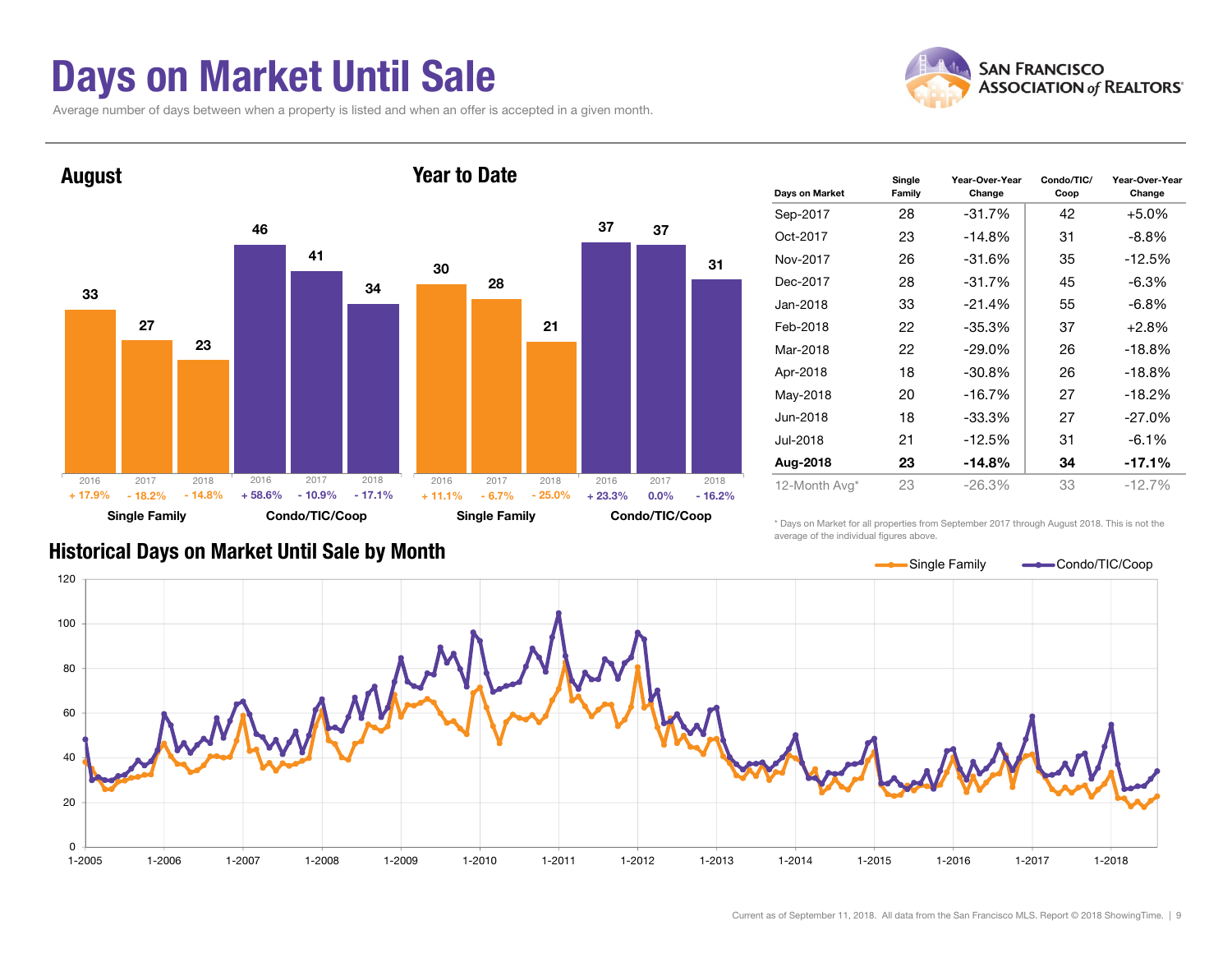### Inventory of Active Listings

The number of properties available for sale in active status at the end of a given month.





| <b>Active Listings</b> | Single<br>Family | Year-Over-Year<br>Change | Condo/TIC/<br>Coop | Year-Over-Year<br>Change |
|------------------------|------------------|--------------------------|--------------------|--------------------------|
| Sep-2017               | 445              | -16.2%                   | 772                | $-7.0%$                  |
| Oct-2017               | 411              | -16.3%                   | 707                | $-12.3%$                 |
| Nov-2017               | 333              | -13.5%                   | 611                | $+2.2%$                  |
| Dec-2017               | 228              | $-13.0%$                 | 423                | $+2.2%$                  |
| Jan-2018               | 320              | $-1.8%$                  | 556                | -1.6%                    |
| Feb-2018               | 351              | $-3.0\%$                 | 642                | $+0.5%$                  |
| Mar-2018               | 391              | $-1.3%$                  | 635                | $-1.2\%$                 |
| Apr-2018               | 422              | $-0.5%$                  | 681                | $+3.5%$                  |
| May-2018               | 393              | -10.3%                   | 687                | $+1.9%$                  |
| Jun-2018               | 400              | $+0.8\%$                 | 649                | $+3.2%$                  |
| Jul-2018               | 407              | $+1.0%$                  | 553                | $-10.5%$                 |
| Aug-2018               | 368              | $-3.4%$                  | 464                | $-25.8%$                 |
| 12-Month Avg*          | 372              | $-6.8\%$                 | 615                | $-4.1\%$                 |

#### Historical Inventory of Active Listings by Month

\* Active Listings for all properties from September 2017 through August 2018. This is not the average of the individual figures above.

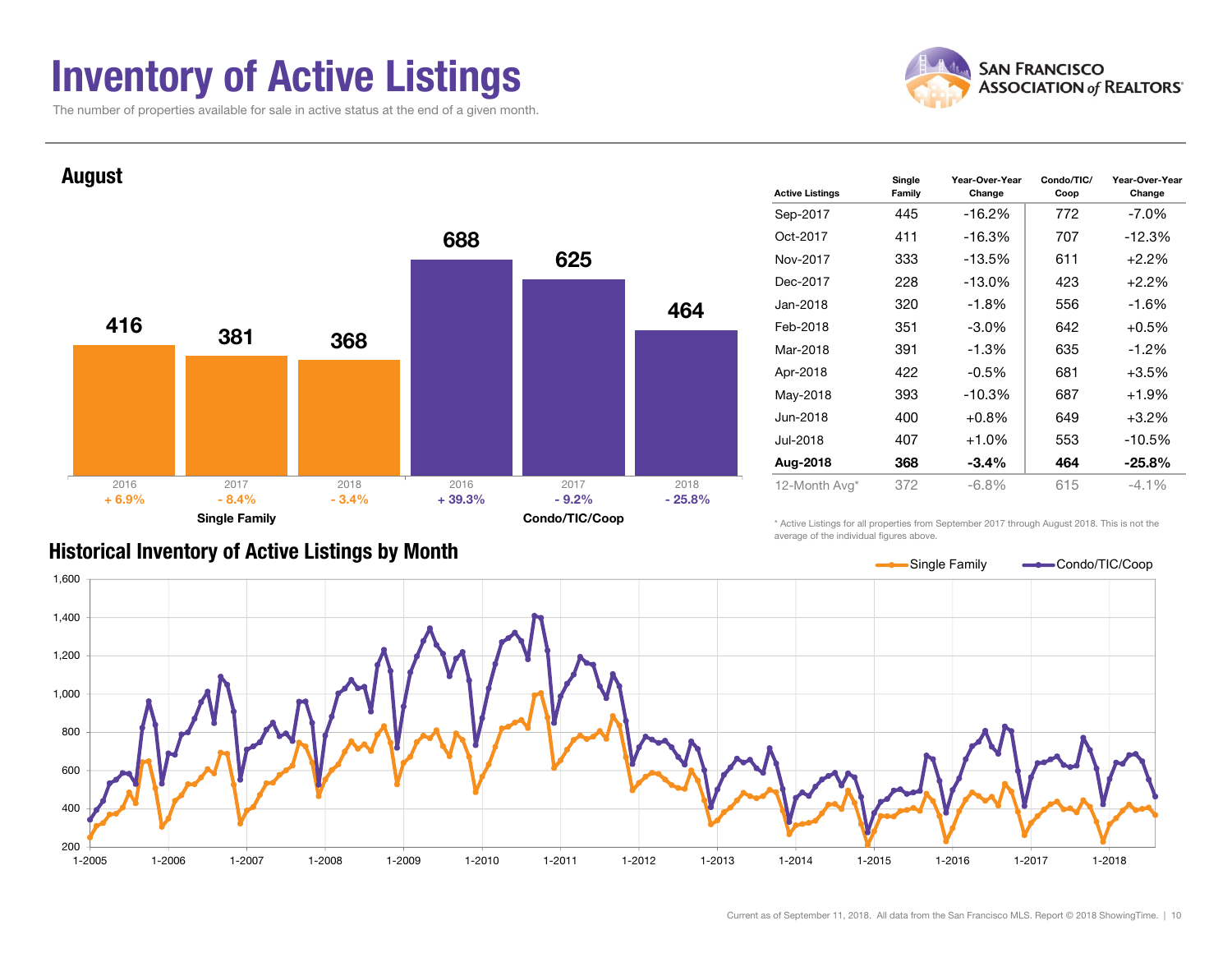### % of Properties Sold Over List Price



Percentage found when dividing the number of properties sold by properties sold over its original list price, not accounting for seller concessions.



| % of Properties<br>Sold Over List Price | Single<br>Family | Year-Over-Year<br>Change | Condo/TIC/<br>Coop | Year-Over-Year<br>Change |
|-----------------------------------------|------------------|--------------------------|--------------------|--------------------------|
| Sep-2017                                | 85.9%            | $+10.8%$                 | 53.1%              | -8.6%                    |
| Oct-2017                                | 83.7%            | $+6.1%$                  | 66.6%              | $+23.8%$                 |
| Nov-2017                                | 80.8%            | $+11.0%$                 | 58.3%              | -7.6%                    |
| Dec-2017                                | 73.2%            | $+6.1%$                  | 54.4%              | $+28.3%$                 |
| Jan-2018                                | 70.5%            | $+13.2%$                 | 33.6%              | $-13.2%$                 |
| Feb-2018                                | 80.4%            | $+2.6%$                  | 58.7%              | $+2.4%$                  |
| Mar-2018                                | 77.5%            | $+3.9%$                  | 59.2%              | $-4.5%$                  |
| Apr-2018                                | 77.5%            | $+0.3%$                  | 66.8%              | $+7.6%$                  |
| May-2018                                | 84.6%            | $+7.2%$                  | 67.8%              | $+11.1%$                 |
| Jun-2018                                | 88.3%            | $+10.4%$                 | 68.2%              | $+16.4%$                 |
| Jul-2018                                | 84.9%            | $+4.3%$                  | 63.8%              | $+1.6%$                  |
| Aug-2018                                | 82.0%            | $+4.1%$                  | 59.3%              | $-2.3%$                  |
| 12-Month Avg                            | 81.6%            | $+6.8%$                  | 60.7%              | $+5.7%$                  |

#### Historical % of Properties Sold Over List Price by Month

\* % of Properties Sold Over List Price for all properties from September 2017 through August 2018. This is not the average of the individual figures above.

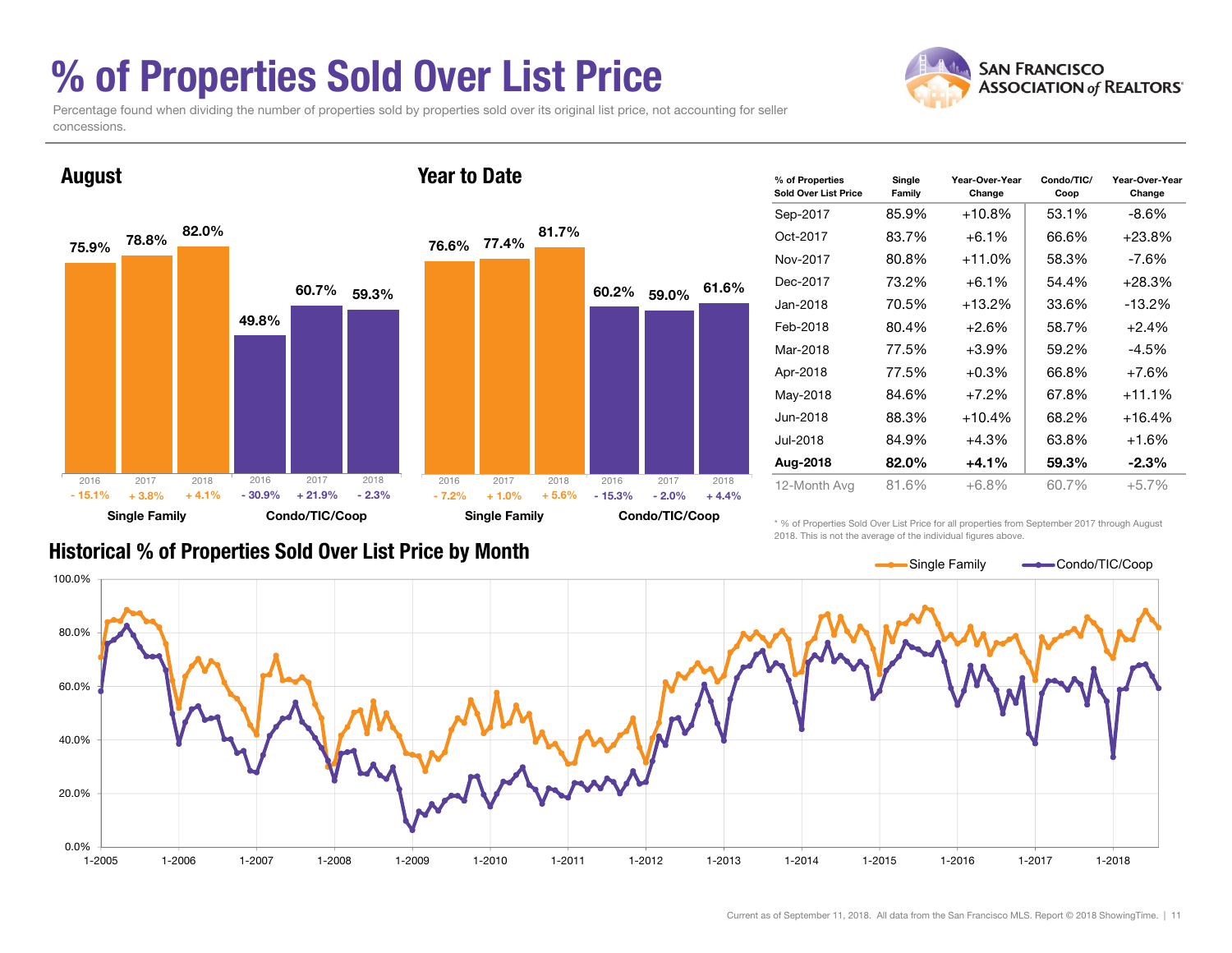### % of List Price Received

August



Percentage found when dividing a property's sales price by its most recent list price, then taking the average for all properties sold in a given month, not accounting for seller concessions.

Year to Date

111.5% 115.5% 114.7% 102.9% <sup>105.7%</sup> 105.9% Single Family Condo/TIC/Coop 112.5% 114.8% 117.6% 105.1% 105.0% 106.9% Single Family Condo/TIC/Coop 2016 2017 2018  $\%$  + 3.6% - 0.7% - 5.3%  $-0.7\%$   $-5.3\%$   $+2.7\%$   $+0.2\%$ 2016 2017 2018 - 4.9%2016 2017 2018  $\%$  + 2.0% + 2.4% - 3.8%  $+ 2.4\%$  - 3.8% - 0.1% + 1.8% 2016 2017 2018 - 3.0%

| % of List Price<br>Received | Single<br>Family | Year-Over-Year<br>Change | Condo/TIC/<br>Coop | Year-Over-Year<br>Change |
|-----------------------------|------------------|--------------------------|--------------------|--------------------------|
| Sep-2017                    | 116.3%           | $+5.0%$                  | 104.8%             | $+0.7%$                  |
| Oct-2017                    | 115.6%           | $+4.0%$                  | 106.6%             | $+2.3%$                  |
| Nov-2017                    | 115.5%           | $+5.9\%$                 | 104.5%             | $-0.1%$                  |
| Dec-2017                    | 114.3%           | $+5.4\%$                 | 103.8%             | $+2.3%$                  |
| Jan-2018                    | 112.3%           | $+4.4%$                  | 101.7%             | $+0.3%$                  |
| Feb-2018                    | 115.8%           | $+1.8%$                  | 105.1%             | $+1.2%$                  |
| Mar-2018                    | 117.5%           | $+4.5%$                  | 107.1%             | $+2.1%$                  |
| Apr-2018                    | 119.2%           | $+3.3%$                  | 108.9%             | $+3.6%$                  |
| May-2018                    | 119.4%           | $+3.6%$                  | 108.4%             | $+2.8%$                  |
| Jun-2018                    | 120.1%           | $+2.8%$                  | 107.3%             | $+1.4%$                  |
| Jul-2018                    | 117.0%           | 107.3%<br>$-0.1%$        |                    | $+1.2%$                  |
| Aug-2018                    | 114.7%           | $-0.7\%$                 | 105.9%             | $+0.2%$                  |
| 12-Month Avg*               | 116.8%           | $+3.3%$                  | 106.3%             | $+1.7%$                  |

\* % of List Price Received for all properties from September 2017 through August 2018. This is not the average of the individual figures above.



#### Historical % of List Price Received by Month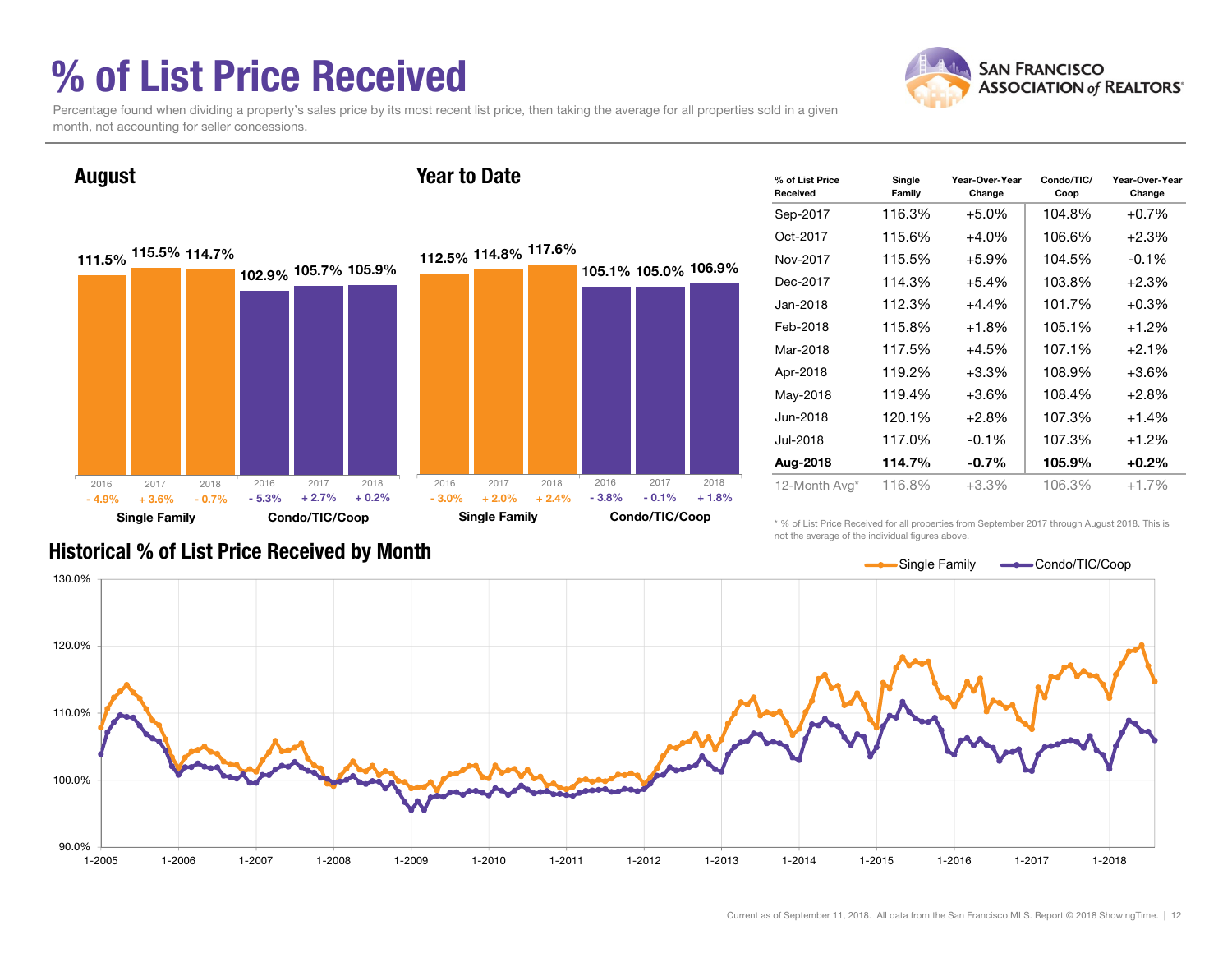### Housing Affordability Ratio

**SAN FRANCISCO ASSOCIATION of REALTORS'** 

This index measures housing affordability for the region. For example, an index of 120 means the median household income is 120% of what is necessary to qualify for the median-priced home under prevailing interest rates. A higher number means greater affordability.





| <b>Affordability Ratio</b> | Single<br>Family | Year-Over-Year<br>Change | Condo/TIC/<br>Coop | Year-Over-Year<br>Change |
|----------------------------|------------------|--------------------------|--------------------|--------------------------|
| Sep-2017                   | 39               | $-11.4%$                 | 55                 | $-9.8%$                  |
| Oct-2017                   | 32               | $-17.9%$                 | 52                 | $-7.1\%$                 |
| Nov-2017                   | 35               | $-7.9\%$                 | 49                 | $-12.5%$                 |
| Dec-2017                   | 35               | -7.9%                    | 53                 | $-5.4%$                  |
| Jan-2018                   | 37               | $-5.1%$                  | 52                 | $-7.1\%$                 |
| Feb-2018                   | 29               | $-25.6%$                 | 53                 | $+8.2%$                  |
| Mar-2018                   | 29               | $-21.6%$                 | 46                 | $-9.8\%$                 |
| Apr-2018                   | 29               | $-21.6%$                 | 45                 | $-16.7%$                 |
| May-2018                   | 30               | $-14.3%$                 | 44                 | $-13.7%$                 |
| Jun-2018                   | 30               | $-14.3%$                 | 48                 | $-9.4%$                  |
| Jul-2018                   | 30               | $-18.9%$                 | 49                 | -5.8%                    |
| Aug-2018                   | 31               | $-18.4%$                 | 45                 | $-13.5\%$                |
| 12-Month Avg*              | 32               | $-18.3%$                 | 38                 | $-16.6\%$                |

#### Historical Housing Affordability Ratio by Month

\* Affordability Ratio for all properties from September 2017 through August 2018. This is not the average of the individual figures above.

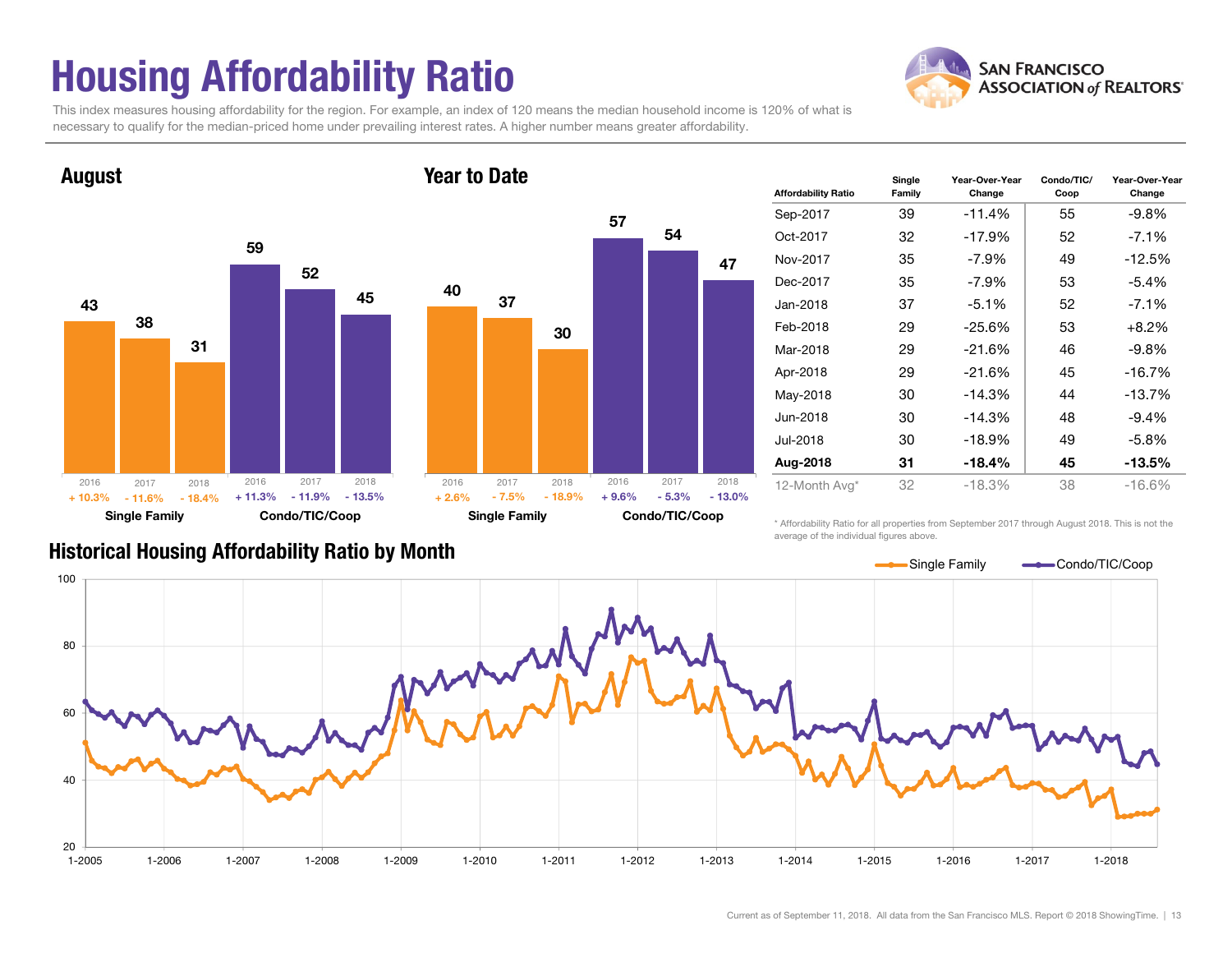### Months Supply of Inventory



Year-Over-Year Change

The inventory of homes for sale at the end of a given month, divided by the average monthly pending sales from the last 12 months.



#### Historical Months Supply of Inventory by Month

\* Months Supply for all properties from September 2017 through August 2018. This is not the average of the individual figures above.

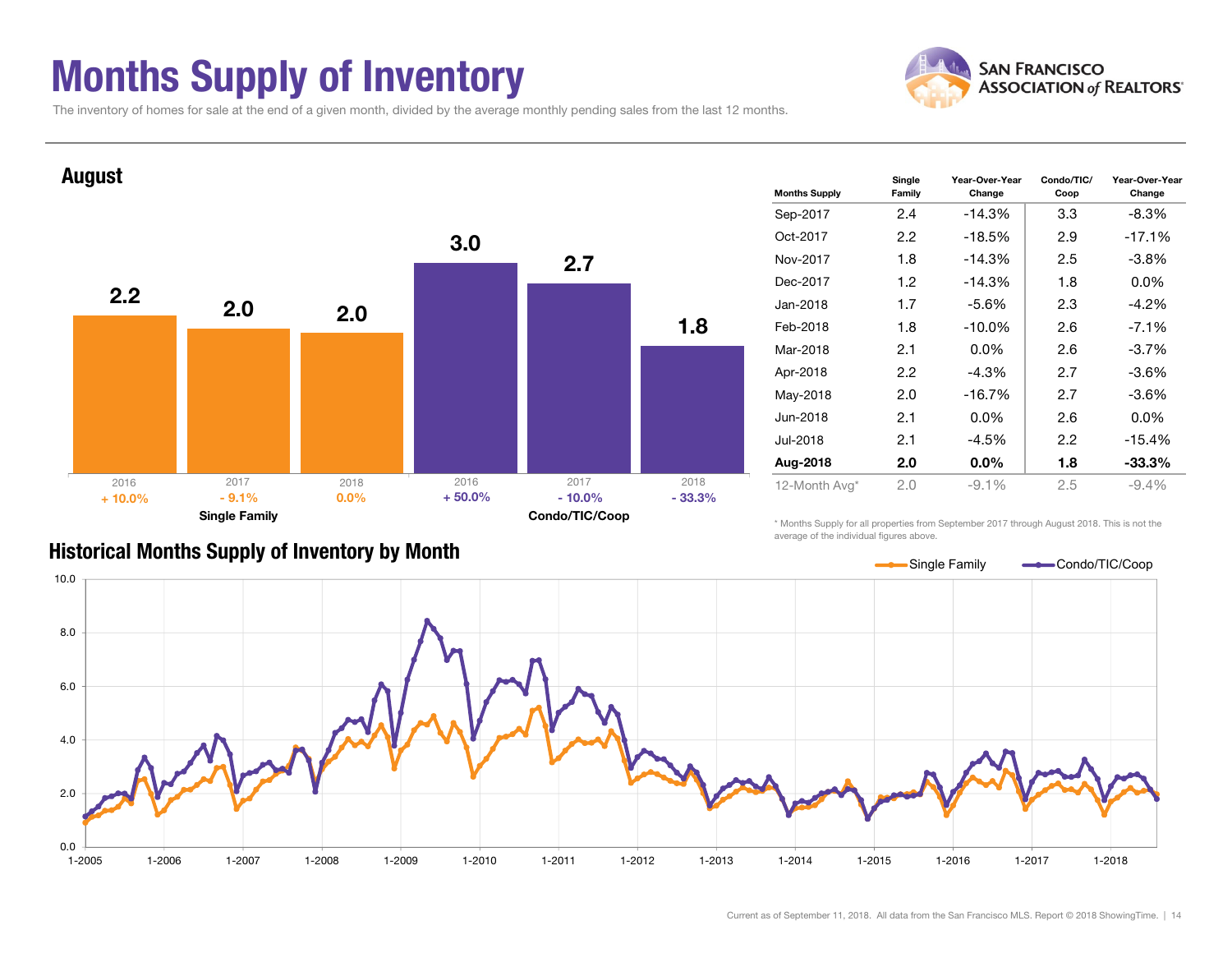### All Properties Activity Overview

Key metrics by report month and for year-to-date (YTD) starting from the first of the year.